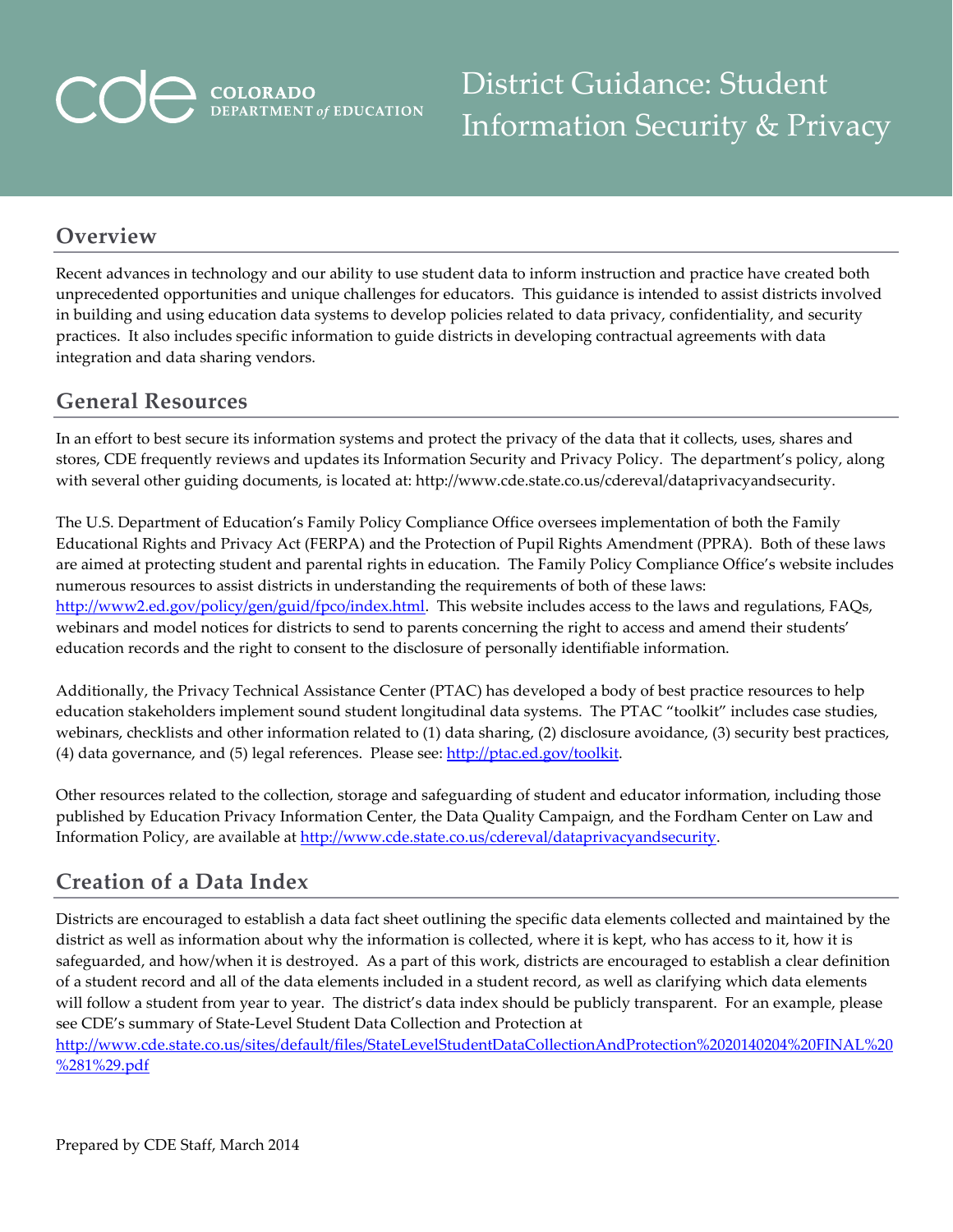# **Data Retention and Disposition**

Districts are strongly encouraged to review and comply with the data retention and disposition schedules outlined by the Colorado State Archives in its *School District Records Management Manual*. See

[https://www.colorado.gov/pacific/sites/default/files/SchoolsRMManual.pdf.](https://www.colorado.gov/pacific/sites/default/files/SchoolsRMManual.pdf) When establishing expectations for social media data, such as videos taken in the classroom or records of observations completed by administration, districts are encouraged to establish methods for destroying this information one year after it is collected, unless there is a valid safety reason for retaining the data, which has been approved by the district's local school board.

# **Maintaining and Providing Training on Data Security and Privacy Policies**

Districts are encouraged to develop internal processes for establishing and maintaining data security and privacy policies. Efforts should be made to monitor changes in state and federal regulations that are related to data collection and reporting and update their internal policies accordingly.

In order to minimize the risk of human error and misuse of information, a range of training opportunities should be provided for all staff on these policies. All new employees and contracted partners should be educated on the policies and continuing employees should participate in annual training, which should be a prerequisite for continued access to student and/or educator data. Additionally, targeted information security training should be provided for specific groups within the district, depending on specific roles and responsibilities.

# **Internal Use of Data**

The personally identifiable information from students' education records that a district maintains should not be available to all district employees. Access to this information should be provided only to employees who have a reasonable and appropriate need for access to the information in order to maintain the records or to assist in conducting district evaluation, audit, or compliance functions. Districts are encouraged to designate individuals responsible for monitoring whether data is properly handled from collection to reporting. This committee may assist in identifying the individuals who have a legitimate need for access to data and develop policies concerning the management of the district's data.

# **Breaches in Security**

Districts should establish clear methods for addressing any breaches in security. Individuals should be designated for addressing concerns about security breaches and identifying appropriate consequences, which may need to include termination of employment or a contract.

# **Disclosure of Personally Identifiable Student Data**

Districts are encouraged to develop policies for the disclosure of personally identifiable student information that both comply with the Family Educational Rights and Privacy Act (FERPA), Colorado privacy laws (in section 22-1-123, C.R.S.), and best practices. At a minimum, these policies should adhere to the general restrictions imposed by FERPA and Colorado statute. Districts are encouraged to go beyond what is required by federal and state law, including implementation of best practices, where possible.

FERPA does not permit the disclosure of personally identifiable information from student records unless the disclosure is for one of the limited purposes outlined in 34 CFR § 99.31, including the following.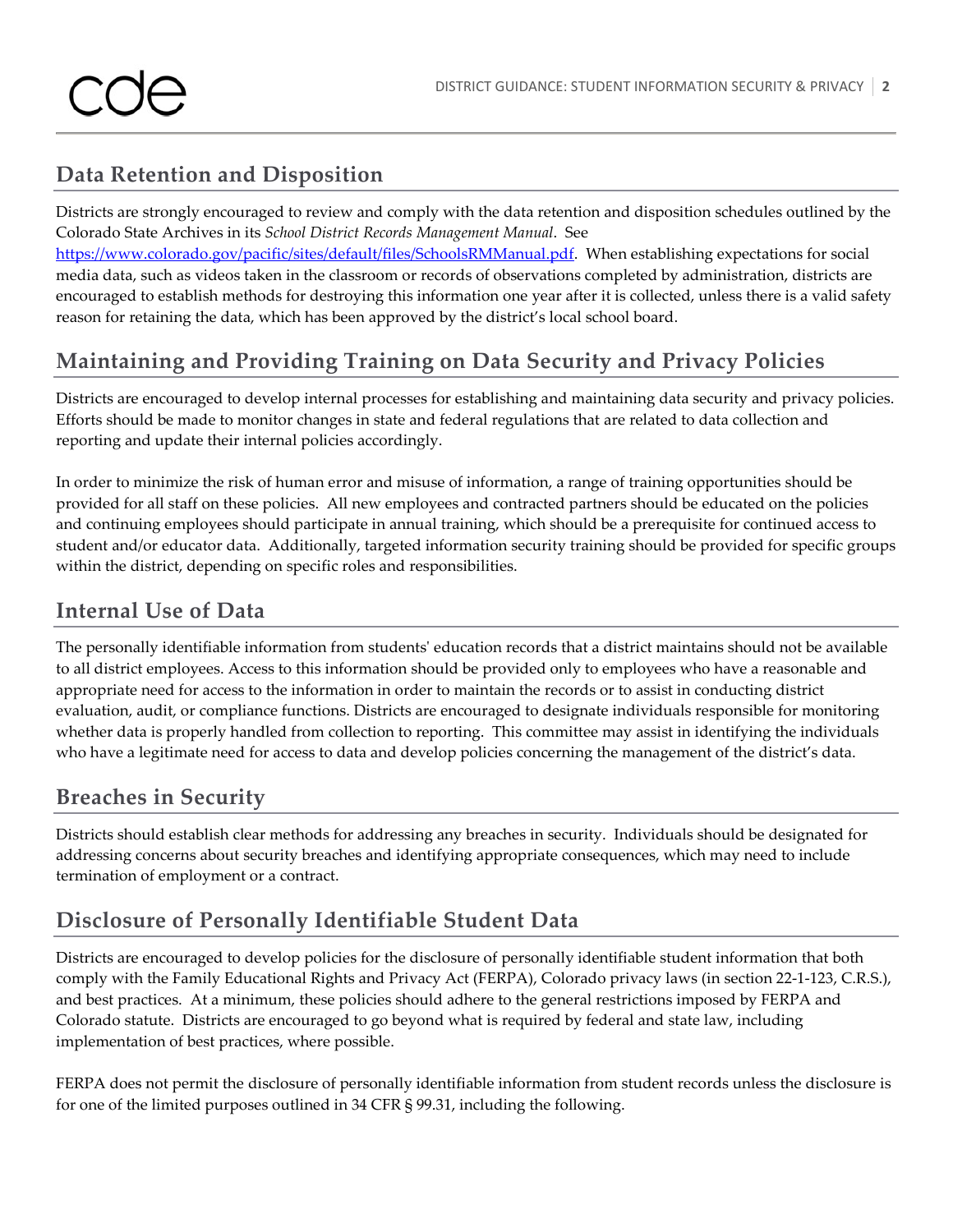- Use by School Officials for Legitimate Educational Purpose: Student information may be disclosed to school officials who the district has determined to have legitimate educational interests, so long as reasonable methods are used to ensure that the school officials obtain access to only those education records in which they have legitimate educational interests. Note, this includes when the disclosure is to a contractor, consultant, or other party, provided that the third party: (1) performs an institutional service or function for which the district would otherwise use employees; (2) is under the direct control of the district with respect to the use and maintenance of education records; and (3) is subject to the requirements of FERPA, 34 CFR § 99.33(a) governing the use and redisclosure of personally identifiable information from education records.
- Student Transfer and Enrollment: Student information may be disclosed, subject to the requirements of FERPA, 34 CFR § 99.34, to officials of another school, school system, or institution of postsecondary education where the student seeks or intends to enroll, or where the student is already enrolled so long as the disclosure is for purposes related to the student's enrollment or transfer and the student's former district has provided prior notification of this service through its annual FERPA notification letter.
- Educational Studies: Student information may be disclosed to organizations conducting studies for, or on behalf of, the district to: (1) develop, validate, or administer predictive tests; (2) administer student aid programs; or (3) improve instruction. Disclosures for the purposes of such studies must ensure that the study is conducted in a manner that does not permit personal identification of parents and students by individuals other than representatives of the organization that have legitimate interests in the information, the information is destroyed when no longer needed for the purposes for which the study was conducted, and the district enters into a written agreement that meets the requirements outlined below.
- Audits or Compliance Activities: Student information may be disclosed to authorized representatives of CDE in connection with an audit or evaluation of Federal or state supported education programs, or for the enforcement of or compliance with Federal legal requirements that relate to those programs. Disclosures for the purposes of such audits, evaluations, or compliance activities must ensure that CDE uses reasonable methods to ensure that its authorized representative: (1) uses personally identifiable information only to carry out an audit or evaluation of Federal- or State-supported education programs, or for the enforcement of or compliance with Federal legal requirements related to these programs; (2) protects the personally identifiable information from further disclosures or other uses, in accordance with FERPA; (3) destroys the personally identifiable information in accordance with FERPA; and (4) CDE enters into a written agreement that meets the requirements outlined below.

# **Data Sharing Agreements**

School districts have expressed a specific interest in learning more about best practices related to data sharing agreements and contractual agreements with data integration vendors.

The PTAC "toolkit" includes a summary of requirements for written agreements concerning data sharing under FERPA. The FERPA regulations require local authorities to execute a written agreement if personally identifiable information from student records will be shared for the following purposes:

- Conducting a study on behalf of the local education authority [See 34 CFR  $\S99.31(a)(6)(iii)(C)$ ] and
- Conducting an audit or evaluation of educational programs [See 34 CFR §99.35(a)(3)].

PTAC also has developed a checklist that delineates the minimum requirements under the research and the audit or evaluation exceptions, followed by best practice suggestions that may help to further enhance the transparency and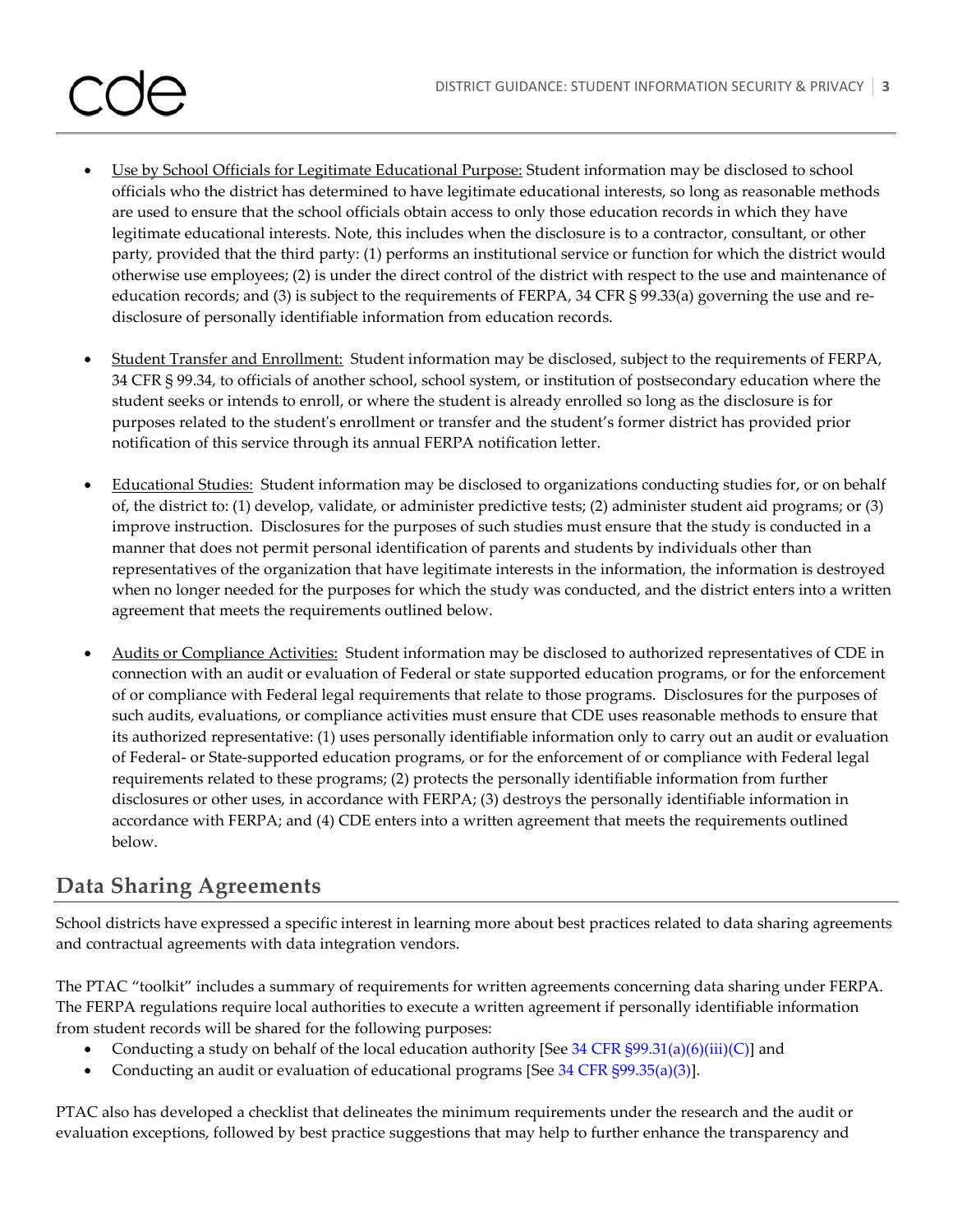effectiveness of the agreements. This resource can be found here: [http://ptac.ed.gov/sites/default/files/data-sharing](http://ptac.ed.gov/sites/default/files/data-sharing-agreement-checklist.pdf)[agreement-checklist.pdf.](http://ptac.ed.gov/sites/default/files/data-sharing-agreement-checklist.pdf)

Finally, PTAC has issued guidance that specifically addresses best practices for protecting student data while using online educational services. Please see [http://ptac.ed.gov/document/protecting-student-privacy-while-using-online-educational](http://ptac.ed.gov/document/protecting-student-privacy-while-using-online-educational-services)[services.](http://ptac.ed.gov/document/protecting-student-privacy-while-using-online-educational-services)

The guidance below is not only based on these PTAC resources, but also includes input from independent privacy experts and is consistent with CDE's policies for data sharing agreements and contracts at the state level.

# **Disclosure of Student Data for Online Educational Services**

Prior to sharing personally identifiable student information for online educational services like computer software, mobile applications, or web-based tools, districts are encouraged to enter into a written agreement or contract that meets the following requirements:

- Make clear whether the data collection belongs to the school/districts or the provider, describe each party's responsibilities in the event of a data breach (see PTAC's Data Breach Response Checklist), and, when appropriate, establish minimum security controls that must be met and allow for a security audit;
- Be specific about the information the online service provider will collect (e.g., forms, logs, cookies, tracking pixels, etc.);
- Define the specific purposes for which the provider may use student information, and bind the provider to only those approved uses. Specify in the agreement how the district will be exercising "direct control" over the third party provider's use and maintenance of the data. Include data archival and destruction requirements to ensure student information is no longer residing on the provider's systems after the contract period is complete. When appropriate, define what disclosure avoidance procedures must be performed to de-identify student information before the provider may retain it, share it with other parties, or use it for other purposes;
- Specify whether the district and/or parents (or eligible students) will be permitted to access the data (and if so, to which data) and explain the process for obtaining access. This is especially important if the online educational services will be creating new education records that will be maintained by the provider on behalf of the district, as FERPA's requirements regarding parental (or eligible students') access will then apply. To avoid the challenges involved in proper authentication of students' parents by the provider, the district is encouraged to serve as the intermediary for these requests, wherein the parent requests access to any education records created and maintained by the provider directly from the district, and the district then obtains the records from the provider to give back to the parent;
- Establish how long the agreement will be in force, what the procedures will be for modifying the terms of the agreement (mutual consent to any changes is a best practice) and what both parties' responsibilities will be upon termination of the agreement, particularly regarding disposition of student information maintained by the provider; and
- Carefully assess the need for and legality of any indemnification and warranty provisions. Determine whether applicable state or tribal law prohibits or limits the district's ability to indemnify a provider. Analyze whether there should be indemnification provisions in which the provider agrees to indemnify the district, particularly relating to a district's potential liabilities resulting from a provider's failure to comply with applicable federal,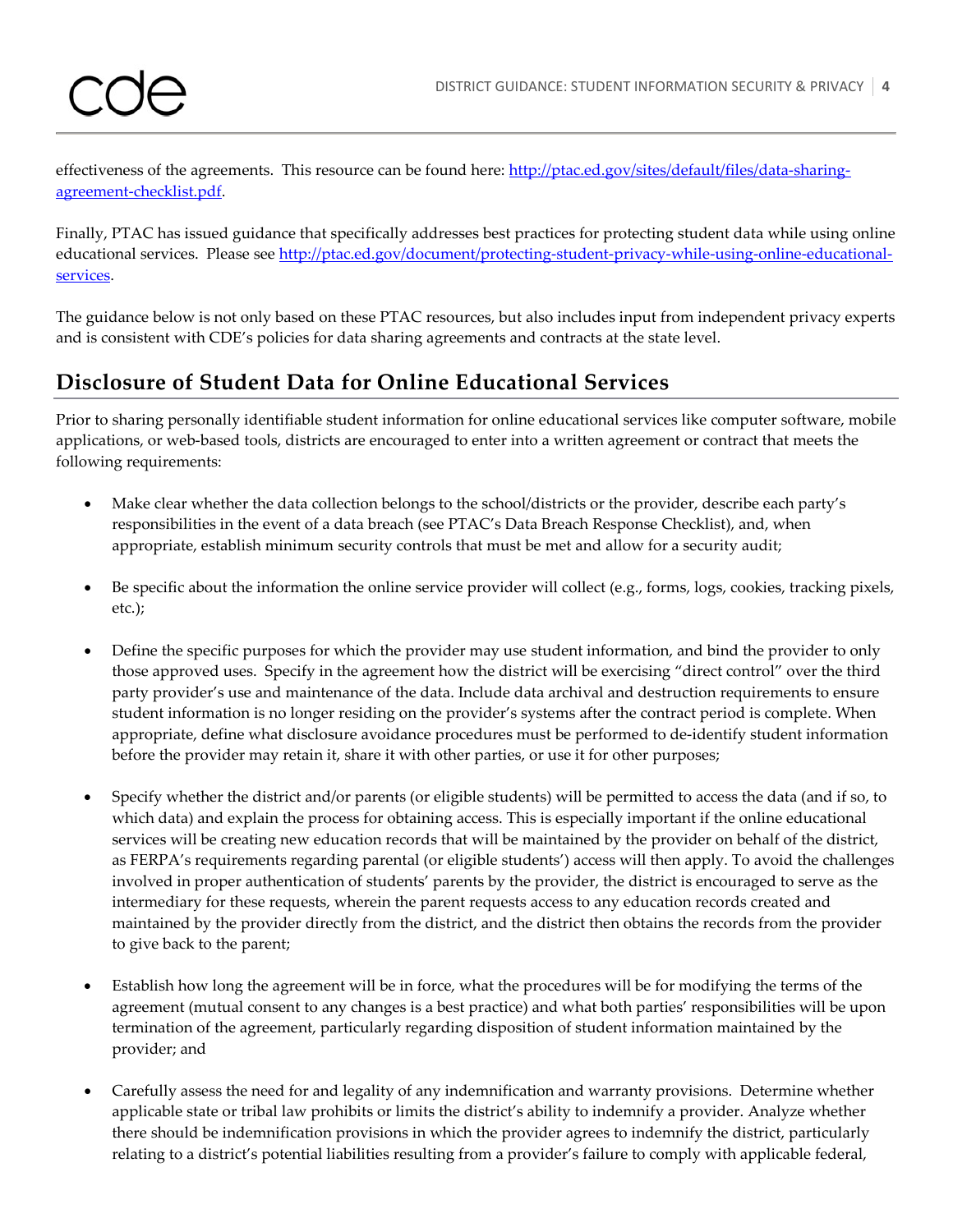

state, or tribal laws. Be specific about what you will require the provider to do in order to comply with applicable state and federal laws, such as FERPA, and what the provider agrees to do to remedy a violation of these requirements and compensate the district for damages resulting from the provider's violation.

# **Disclosure of Student Data for Studies on Behalf of the District**

Prior to sharing personally identifiable student information for purposes of educational studies for or on behalf of their district, districts are encouraged to enter into a written agreement or contract that meets the following requirements, which both meet and exceed what is required by FERPA:

- Designates the individual or entity that will serve as the authorized representative. If an entity is designated, the agreement must specify the individuals directly responsible for managing the data in question;
- Specifies the purpose, scope and duration of the study and the information to be disclosed. This description must include the research methodology and why disclosure of personally identifiable information from education records is necessary to accomplish the research. Note, the district should not disclose all of the personally identifiable information from its education records; rather, it will determine only the specific elements the authorized representative needs and disclose only those;
- Requires the authorized representative to use personally identifiable information only to meet the purpose of the disclosure as stated in the written agreement and not for commercial purposes or further disclosure. Approval to use the personally identifiable information from the education records for one study, audit, or evaluation does not confer approval to use it for another;
- Requires the authorized representative to conduct the study in a manner that does not permit the personal identification of parents and students by anyone other than representatives of the organization with legitimate interests. The agreement must require the authorized representative to conduct the study so as to not identify students or their parents. This typically means that the authorized representative should allow internal access to personally identifiable information from education records only to individuals with a need to know, and that the authorized representative should take steps to maintain the confidentiality of the personally identifiable information at all stages of the study, including within the final report, by using appropriate disclosure avoidance techniques;
- Affirms that the authorized representative may only publish results in a way that protects the privacy and confidentiality of the individuals involved. For example, when publishing tables, cell suppression and other methods of disclosure avoidance must be used so that students cannot be identified through small numbers displayed in table cells;
- Requires the authorized representative to destroy the personally identifiable information from the education records when the information is no longer needed for the purpose specified and must be clear about how the education records will be destroyed. The agreement must identify a specific time period for destruction based on the facts and circumstances surrounding the disclosure and study. The parties to the written agreement may agree to amend the agreement to extend the time period if needed, but the agreement must include a time limit. The agreement must require the authorized representative to provide written confirmation to the district when the education records have been destroyed, per the terms of the agreement;
- Documents appropriate technical, physical, and administrative safeguards to protect personally identifiable student data at rest and in transit. Establishes policies and procedures to protect personally identifiable student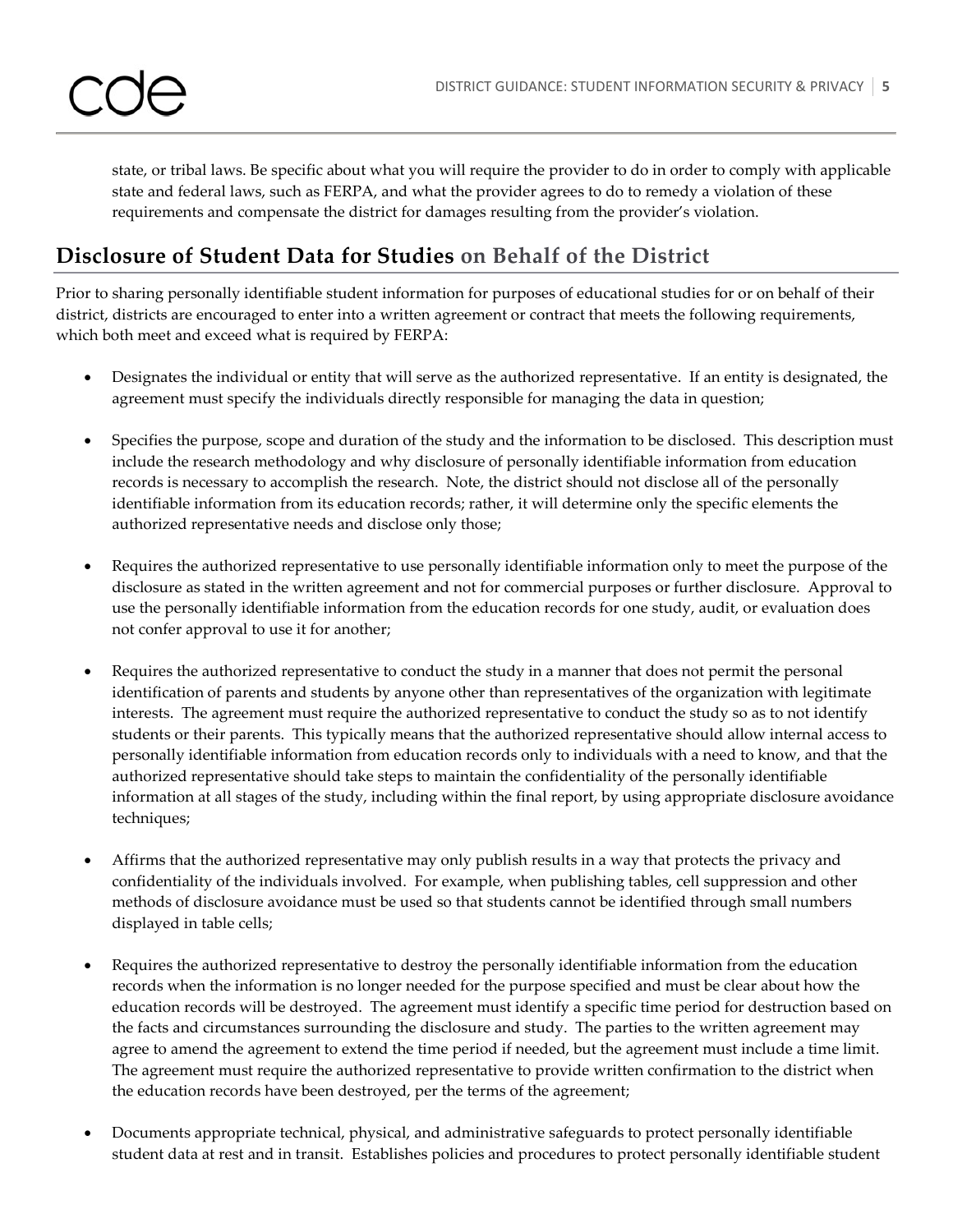

information from further disclosure and unauthorized use, including limiting use of personally identifiable information to only the authorized representatives with a legitimate interests in the research or study; and

• Includes a plan for how to respond to any breach in security, including the requirement that any breach in security must be reported immediately to the district.

# **Disclosure of Student Data for Audits, Evaluation or Compliance Monitoring**

Written agreements for audits, evaluation or compliance monitoring should be similar to, but slightly different than, agreements for research and studies. These written agreements or contracts should include the following requirements, which both meet and exceed what is required by FERPA:

- Designates the individual or entity that will serve as the authorized representative. If an entity is designated, the agreement must specify the individuals directly responsible for managing the data in question;
- Specifies the purpose for which the personally identifiable student information from education records is being disclosed and state specifically that the disclosure is in furtherance of an audit, evaluation, or enforcement or compliance activity. The agreement must specify the student information to be disclosed and must include a description of how the student data will be used. The agreement must describe the methodology and why disclosure of personally identifiable student information is necessary to carry out the audit, evaluation, or enforcement or compliance activity;
- Requires the authorized representative to use personally identifiable information only to meet the purpose of the disclosure as stated in the written agreement and not for commercial purposes or further disclosure.
- Requires the authorized representative to destroy the personally identifiable information from the education records when the information is no longer needed for the purpose specified and must be clear about how the education records will be destroyed. The agreement must identify a specific time period for destruction based on the facts and circumstances surrounding the disclosure and study. The parties to the written agreement may agree to amend the agreement to extend the time period if needed, but the agreement must include a time limit. The agreement must require the authorized representative to provide written confirmation to the district when the education records have been destroyed, per the terms of the agreement;
- Documents appropriate technical, physical, and administrative safeguards to protect personally identifiable student data at rest and in transit. Examples of this include secure-file transfer protocols ("SFTP") and hyper-text transfer protocol over secure socket layer ("HTTPS"). The agreement must establishes policies and procedures to protect personally identifiable student information from further disclosure and unauthorized use, including limiting use of personally identifiable information to only the authorized representatives with a legitimate interests in the audit, evaluation, or enforcement or compliance activity; and
- Includes a plan for how to respond to any breach in security, including the requirement that any breach in security must be reported immediately to the district. For example, at CDE the process would involve reporting the incident to the department's Chief Information Officer. If the Chief Information Officer, in collaboration with the commissioner and appropriate members of the department's executive team, determines that one or more employees or contracted partners have substantially failed to comply with the department's information security and privacy policies, they will identify appropriate consequences, which may include termination of employment or a contract and further legal action.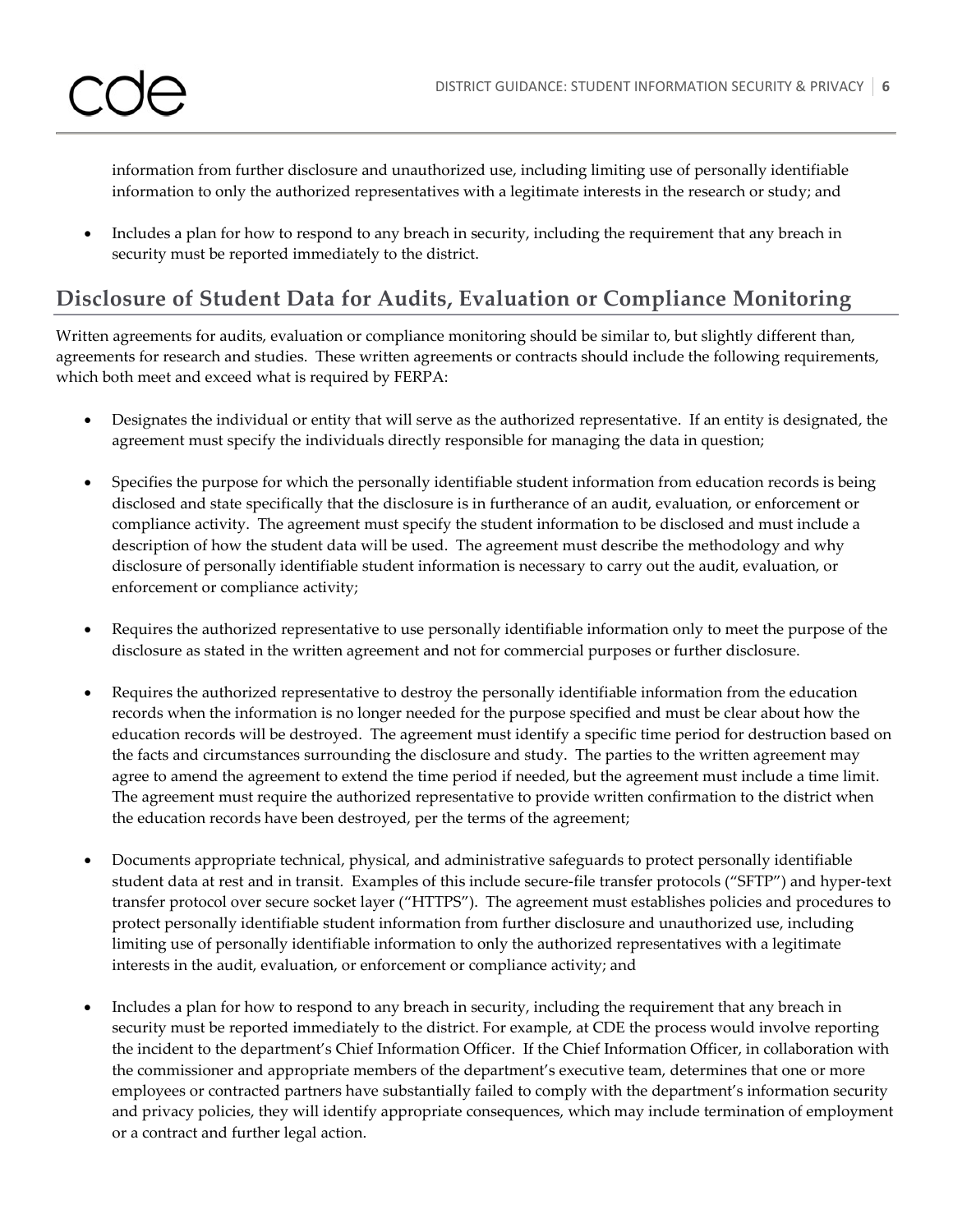# **Monitoring Implementation of Data Sharing Agreements**

In addition to all of the precautions addressed above, any third party data sharing agreement or contract should, at a minimum, also address the following assurances to protect personally identifiable information from further disclosure and unauthorized use:

- Districts should verify that the authorized representative has a sound data security program to protect data at rest and in transmission. This may be addressed through language in the data sharing agreement that states what data security provisions are required, including requirements related to encryption, where the data can be hosted, transmission methodologies, and provisions to prevent unauthorized access. Districts may wish to require the authorized representative to provide a certification indicating that an independent vulnerability or risk assessment of this data security program has occurred. The district also may wish to maintain the right for the district to physically inspect the authorized representative's premises or technology used to transmit or maintain data
- Districts should verify that the authorized representative has in place a data governance plan with support and participation from across the organization. A data governance plan is one that details the organization's policies and procedures to protect privacy and data security, including the ongoing management of data collection, processing, storage, maintenance, use, and destruction. The district may also wish to verify that the authorized representative has a training program to teach its employees about FERPA and how to protect personally identifiable information from education records;
- If applicable, districts should verify that the authorized representative has appropriate disciplinary policies for employees that violate FERPA, including termination in appropriate instances;
- Districts should maintain the right to conduct audits or other monitoring activities of the authorized representative's data stewardship policies, procedures, and systems. If, through these monitoring activities, a vulnerability is found, the authorized representative must take timely appropriate action to correct or mitigate any weaknesses discovered; and
- Districts should maintain the right to review any data prior to publication and to verify that proper disclosure avoidance techniques have been used and to approve reports prior to publication to ensure they reflect the original intent of the agreement.

# **Consequences for Failure to Comply with Data Sharing Agreements**

Districts are encouraged to identify specific consequences for breaches in data sharing agreements or contacts. In addition to developing methods for individuals to report concerns about breaches in security, a policy should be developed for determining whether a breach has occurred and how to respond with consequences. As required by FERPA, if an authorized representative that receives data to perform evaluations, audits, or compliance activities improperly discloses the data, the district must deny that representative further access to personally identifiable data for at least five years. In addition, the district may pursue penalties permitted under state contract law, such as liquidated damages.

# **Parent Notification about and Access to Student Records**

FERPA and Colorado state law (in section 22-1-123, C.R.S.) require districts to annually notify parents of their rights to: